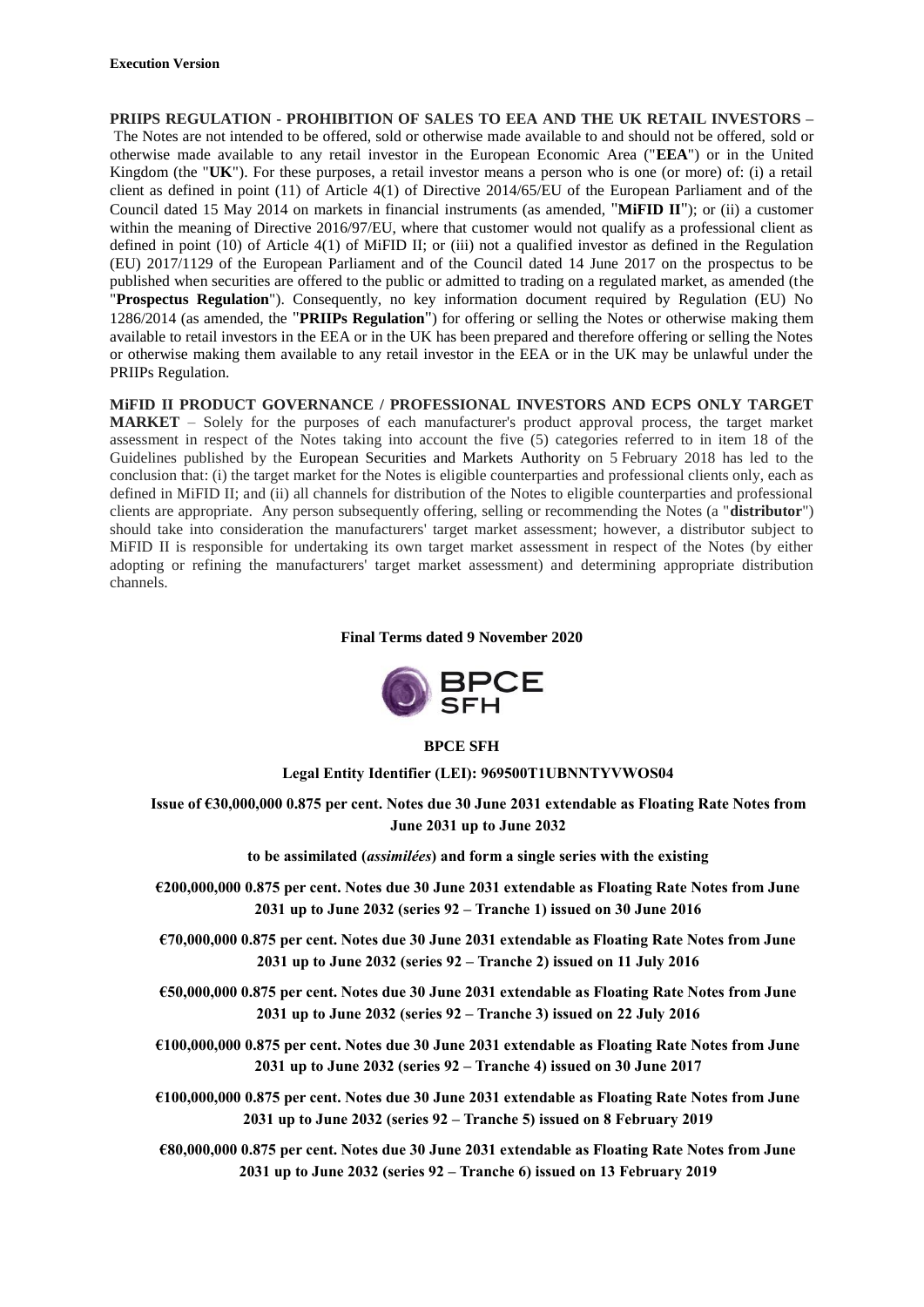- **€20,000,000 0.875 per cent. Notes due 30 June 2031 extendable as Floating Rate Notes from June 2031 up to June 2032 (series 92 – Tranche 7) issued on 8 March 2019**
- **€20,000,000 0.875 per cent. Notes due 30 June 2031 extendable as Floating Rate Notes from June 2031 up to June 2032 (series 92 – Tranche 8) issued on 23 April 2019**
- **€30,000,000 0.875 per cent. Notes due 30 June 2031 extendable as Floating Rate Notes from June 2031 up to June 2032 (series 92 – Tranche 9) issued on 23 April 2019**
- **€30,000,000 0.875 per cent. Notes due 30 June 2031 extendable as Floating Rate Notes from June 2031 up to June 2032 (series 92 – Tranche 10) issued on 26 April 2019**
- **€100,000,000 0.875 per cent. Notes due 30 June 2031 extendable as Floating Rate Notes from June 2031 up to June 2032 (series 92 – Tranche 11) issued on 12 July 2019**
- **€70,000,000 0.875 per cent. Notes due 30 June 2031 extendable as Floating Rate Notes from June 2031 up to June 2032 (series 92 – Tranche 12) issued on 25 July 2019**
- **€30,000,000 0.875 per cent. Notes due 30 June 2031 extendable as Floating Rate Notes from June 2031 up to June 2032 (series 92 – Tranche 13) issued on 26 July 2019**
- **€30,000,000 0.875 per cent. Notes due 30 June 2031 extendable as Floating Rate Notes from June 2031 up to June 2032 (series 92 – Tranche 14) issued on 14 August 2019**
- **€45,000,000 0.875 per cent. Notes due 30 June 2031 extendable as Floating Rate Notes from June 2031 up to June 2032 (series 92 – Tranche 15) issued on 14 August 2019**
- **€35,000,000 0.875 per cent. Notes due 30 June 2031 extendable as Floating Rate Notes from June 2031 up to June 2032 (series 92 – Tranche 16) issued on 20 January 2020**
- **€75,000,000 0.875 per cent. Notes due 30 June 2031 extendable as Floating Rate Notes from June 2031 up to June 2032 (series 92 – Tranche 17) issued on 3 February 2020**
- **€40,000,000 0.875 per cent. Notes due 30 June 2031 extendable as Floating Rate Notes from June 2031 up to June 2032 (series 92 – Tranche 18) issued on 5 February 2020**
- **€60,000,000 0.875 per cent. Notes due 30 June 2031 extendable as Floating Rate Notes from June 2031 up to June 2032 (series 92 – Tranche 19) issued on 21 April 2020**

**and** 

**€50,000,000 0.875 per cent. Notes due 30 June 2031 extendable as Floating Rate Notes from June 2031 up to June 2032 (series 92 – Tranche 20) issued on 28 October 2020 (together, the "Existing Notes")** 

**under the**

**€40,000,000,000 Euro Medium Term Note Programme for the issue of** *obligations de financement de l'habitat* **and other privileged notes**

> **Series No.: 92 Tranche No.: 21**

**Issue Price: 111.55 per cent.**

**Dealer**

**Citigroup Global Markets Limited**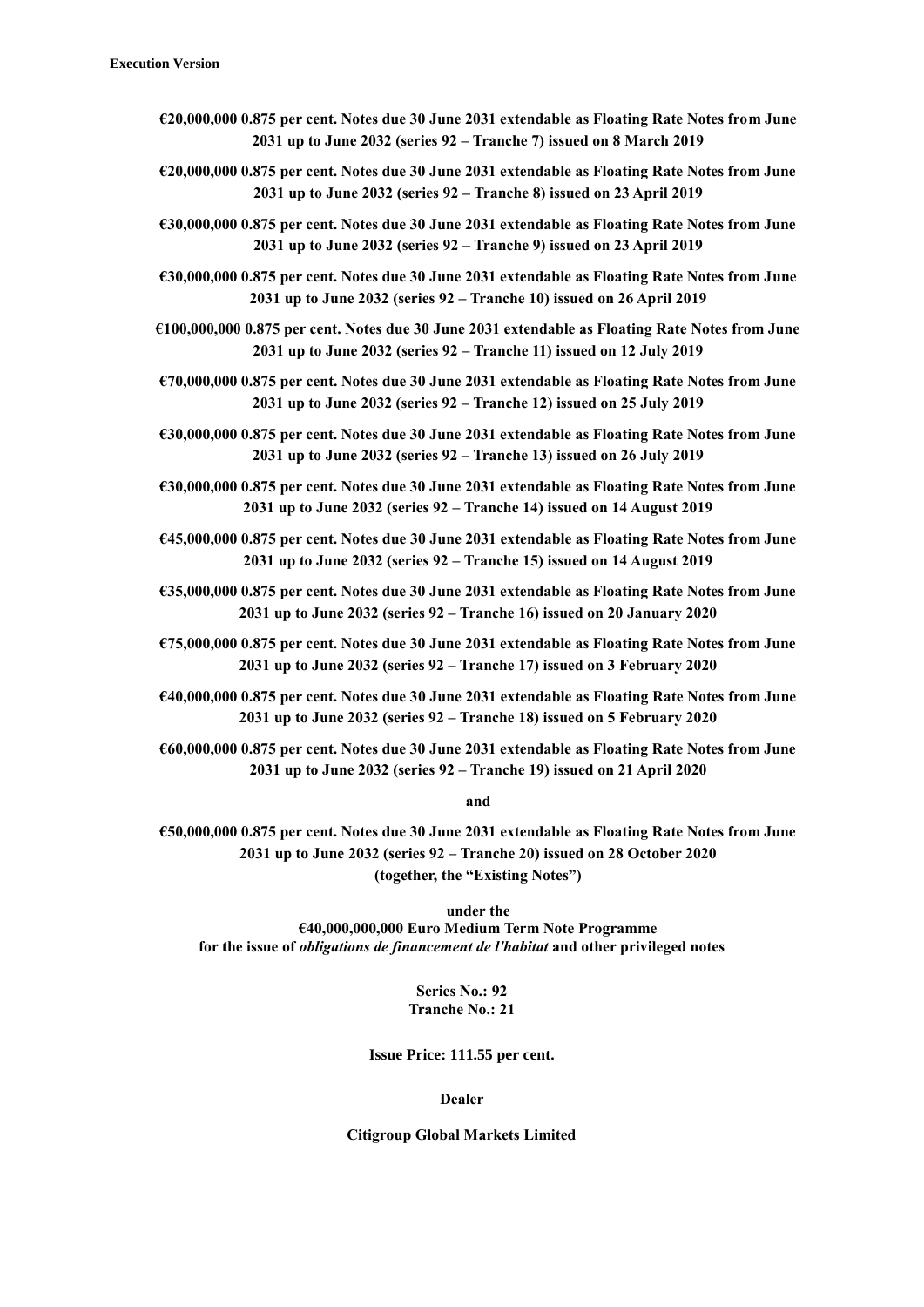**Execution Version**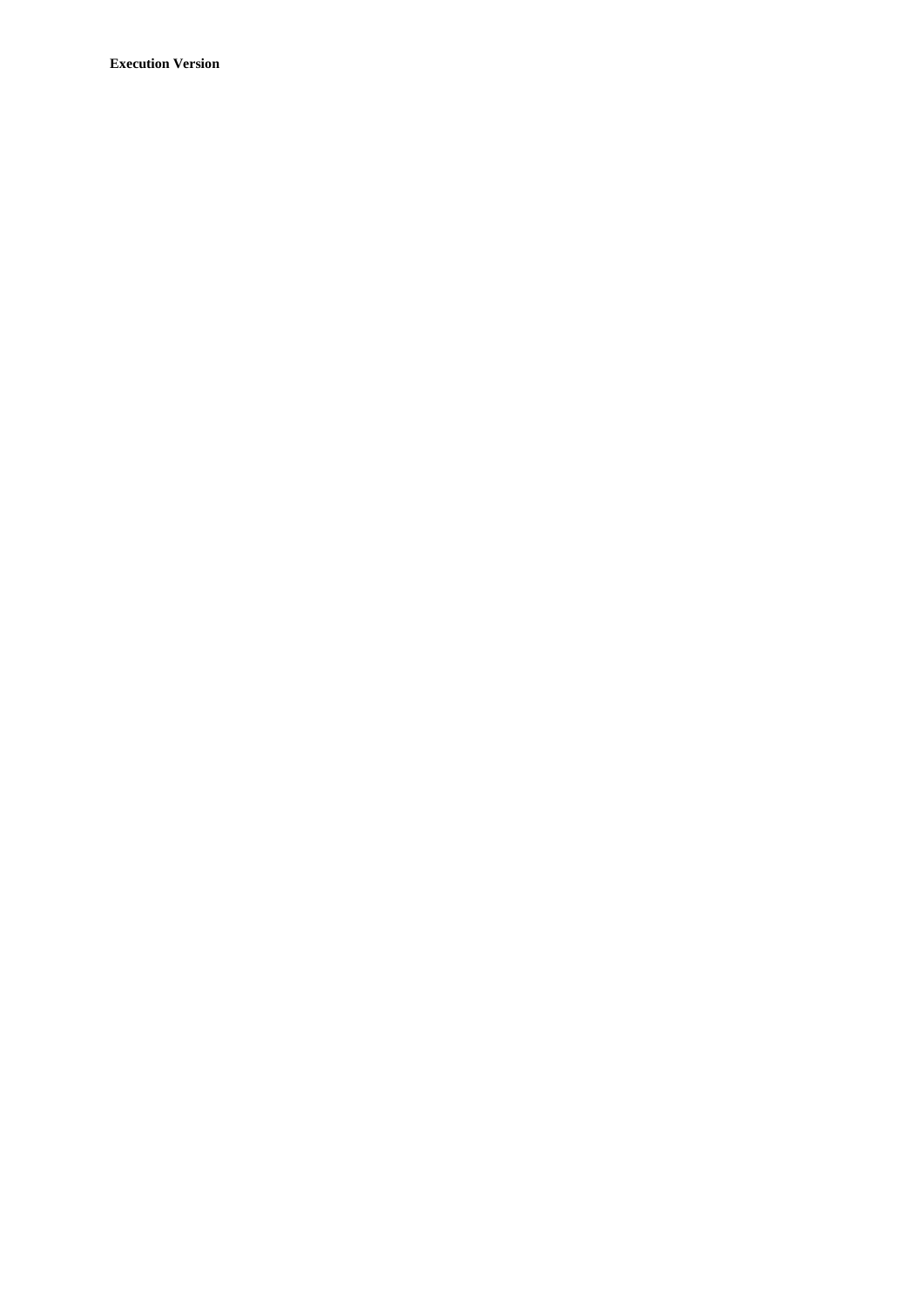#### **PART A - CONTRACTUAL TERMS**

Terms used herein shall be deemed to be defined as such for the purposes of the terms and conditions (the "**Conditions**") which are the 2016 Conditions which are incorporated by reference in the base prospectus dated 14 May 2020 which received visa No. 20-198 from the *Autorité des marchés financiers* (the "**AMF**") on 14 May 2020, as supplemented by supplement dated 6 October 2020 which received visa No.20-491 from the AMF on 6 October 2020 (together, the "**Base Prospectus**") which together constitute a base prospectus for the purposes of the Prospectus Regulation (as defined below).

This document constitutes the final terms (the "**Final Terms**") relating to the notes described herein (the "**Notes**") for the purposes of Article 8.4 of the Prospectus Regulation and must be read in conjunction with such Base Prospectus in order to obtain all the relevant information, save in respect of section entitled "*Terms and Conditions of the French Law Notes*" which is replaced by the 2016 Conditions. The Base Prospectus and these Final Terms are available for viewing on the websites of BPCE (www.bpce.fr) and of the AMF (www.amffrance.org) and during normal business hours at the registered office of the Issuer (50, avenue Pierre Mendès France – 75201 Paris Cedex 13 – France) where copies may be obtained.

"**Prospectus Regulation**" means Regulation (EU) 2017/1129 of the European Parliament and of the Council of 14 June 2017 on the prospectus to be published when securities are offered to the public or admitted to trading on a regulated market, as amended.

| 1.               | (i)                                  | <b>Series Number:</b>                     | 92                                                                                                                                                                                                                                                                                |
|------------------|--------------------------------------|-------------------------------------------|-----------------------------------------------------------------------------------------------------------------------------------------------------------------------------------------------------------------------------------------------------------------------------------|
|                  | (ii)                                 | <b>Tranche Number:</b>                    | 21                                                                                                                                                                                                                                                                                |
| $\overline{2}$ . |                                      | <b>Specified Currency:</b>                | Euro (" $\epsilon$ ")                                                                                                                                                                                                                                                             |
| 3.               |                                      | <b>Aggregate Nominal Amount of Notes:</b> |                                                                                                                                                                                                                                                                                   |
|                  | (i)                                  | Series:                                   | €1,265,000,000                                                                                                                                                                                                                                                                    |
|                  | (ii)                                 | Tranche:                                  | € 30,000,000                                                                                                                                                                                                                                                                      |
| 4.               | <b>Issue Price:</b>                  |                                           | 111.55 per cent. of the Aggregate Nominal Amount of<br>the Tranche plus accrued interest of €97,089.04 for the<br>period<br>from,<br>and<br>including,<br>the<br>Interest<br>Commencement Date to, but excluding, the Issue Date                                                  |
| 5.               |                                      | <b>Specified Denomination(s):</b>         | €100,000                                                                                                                                                                                                                                                                          |
| 6.               | (i)                                  | <b>Issue Date:</b>                        | 12 November 2020                                                                                                                                                                                                                                                                  |
|                  | (ii)                                 | <b>Interest Commencement Date:</b>        | 30 June 2020                                                                                                                                                                                                                                                                      |
| 7.               | <b>Final Maturity Date:</b>          |                                           | 30 June 2031                                                                                                                                                                                                                                                                      |
| 8.               | <b>Extended Final Maturity Date:</b> |                                           | Interest Payment Date falling on, or nearest to 30 June<br>2032                                                                                                                                                                                                                   |
| 9.               | <b>Interest Basis:</b>               |                                           | Fixed/Floating Rate                                                                                                                                                                                                                                                               |
| 10.              |                                      | <b>Redemption/Payment Basis:</b>          | Subject to any purchase and cancellation or early<br>redemption, the Notes will be redeemed on the Final<br>Maturity Date or the Extended Final Maturity Date, as<br>the case may be at 100 per cent. of their Specified<br>Denomination<br>(further particulars specified below) |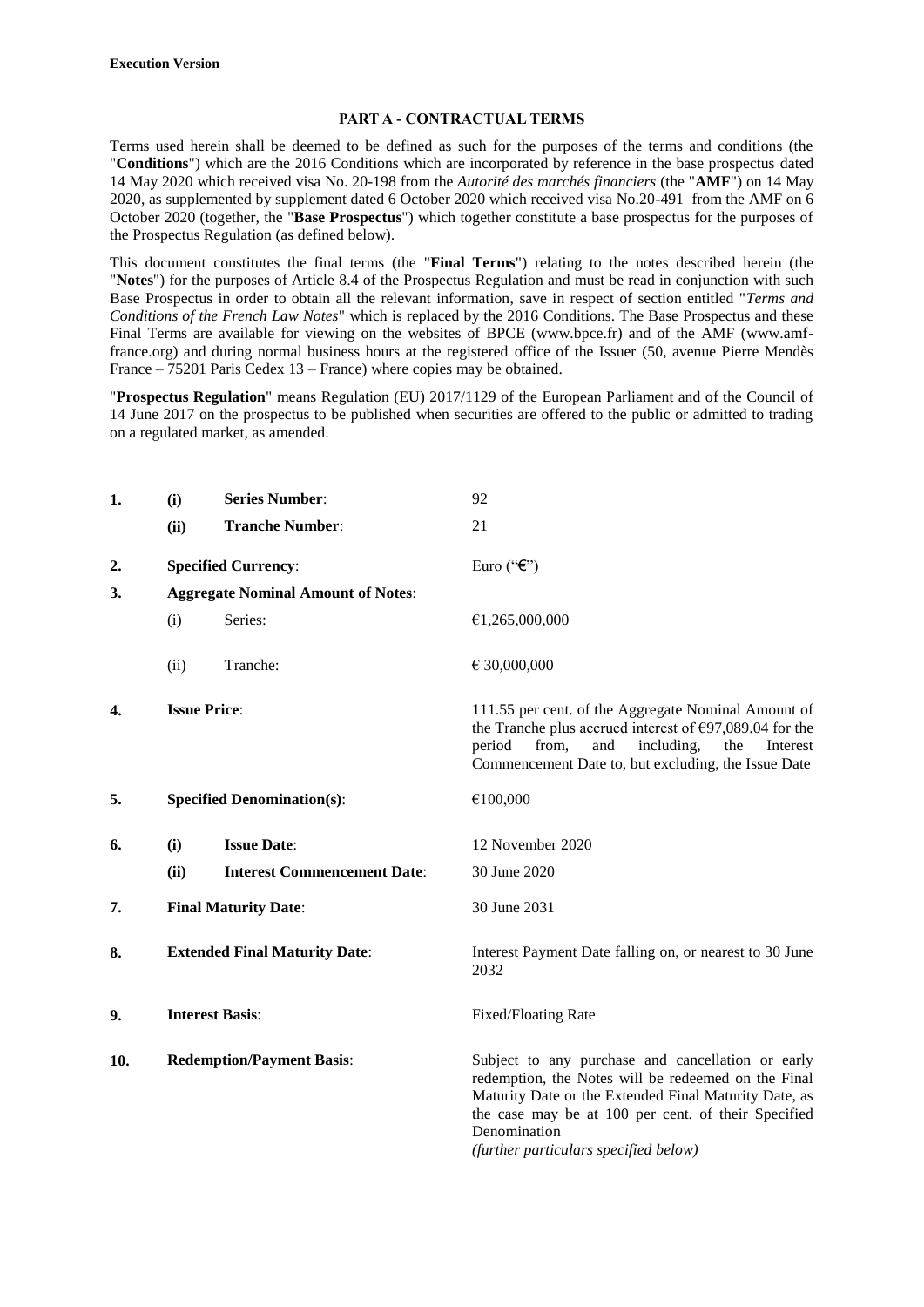| 11. | <b>Change of Interest Basis:</b>                                       | Applicable – Fixed/Floating Rate ( <i>Further particulars</i><br>specified below in "Fixed/Floating Rate Notes<br>Fixed/Fixed Rate Notes or Floating/Floating Rate<br><i>Notes Provisions"</i> ) |
|-----|------------------------------------------------------------------------|--------------------------------------------------------------------------------------------------------------------------------------------------------------------------------------------------|
| 12. | <b>Put/Call Options:</b>                                               | Not Applicable                                                                                                                                                                                   |
| 13. | Date of corporate authorisations<br>for<br>issuance of Notes obtained: | Decisions of the <i>Conseil d'administration</i> (Board of<br>Directors) of the Issuer (i) dated 13 December 2019                                                                                |

Directors) of the Issuer (i) dated 13 December 2019 authorising the issue of *obligations de financement de l'habitat* and other resources benefiting from the *privilège* referred to in Article L.513-11 of the French Monetary and Financial Code (*Code monétaire et financier*) up to  $\epsilon$  10,000,000,000 for the period of one  $(1)$  year from 13 December 2019 and (ii) dated 25 September 2020 authorising the quarterly programme of borrowings benefiting from such *privilège* up to €2,000,000,000 for the fourth quarter of 2020.

### **PROVISIONS RELATING TO REDEMPTION**

| 14. |       | <b>Fixed Rate Notes Provisions:</b>    | Applicable before the Switch Date                                                                                                                                                                                                                                                                                                                                                                                                                                                                                                                                  |
|-----|-------|----------------------------------------|--------------------------------------------------------------------------------------------------------------------------------------------------------------------------------------------------------------------------------------------------------------------------------------------------------------------------------------------------------------------------------------------------------------------------------------------------------------------------------------------------------------------------------------------------------------------|
|     | (i)   | Rate of Interest:                      | 0.875 per cent. per annum payable annually in arrear                                                                                                                                                                                                                                                                                                                                                                                                                                                                                                               |
|     | (ii)  | Interest Payment Date(s):              | 30 June in each year, from and including 30 June 2021<br>up to and including the Final Maturity Date                                                                                                                                                                                                                                                                                                                                                                                                                                                               |
|     | (iii) | Fixed Coupon Amount(s):                | Rate of Interest $\times$ Specified Denomination $\times$ Day Count<br>Fraction                                                                                                                                                                                                                                                                                                                                                                                                                                                                                    |
|     |       |                                        | (i.e. € 875 per € 100,000 Specified Denomination)                                                                                                                                                                                                                                                                                                                                                                                                                                                                                                                  |
|     | (iv)  | Broken Amount(s):                      | Not Applicable                                                                                                                                                                                                                                                                                                                                                                                                                                                                                                                                                     |
|     | (v)   | Day Count Fraction (Condition 5(a)):   | Actual/Actual-ICMA Unadjusted                                                                                                                                                                                                                                                                                                                                                                                                                                                                                                                                      |
|     | (vi)  | Determination Date(s):                 | 30 June in each year                                                                                                                                                                                                                                                                                                                                                                                                                                                                                                                                               |
|     | (vii) | Payment on non-Business Days:          | As per the Conditions                                                                                                                                                                                                                                                                                                                                                                                                                                                                                                                                              |
| 15. |       | <b>Floating Rate Notes Provisions:</b> | Applicable after the Switch Date                                                                                                                                                                                                                                                                                                                                                                                                                                                                                                                                   |
|     | (i)   | <b>Interest Periods:</b>               | The period from and including the Final Maturity Date<br>to but excluding the first Specified Interest Payment<br>Date and each successive period from and including a<br>Specified Interest Payment Date to but excluding the<br>next succeeding Specified Interest Payment Date, up to<br>and excluding the Extended Final Maturity Date or, if<br>earlier, the Specified Interest Payment Date on which the<br>Notes are redeemed in full, all such dates being subject<br>to adjustment in accordance with the Business Day<br>Convention set out in (v) below |
|     | (ii)  | Specified Interest Payment Dates:      | Payable monthly in arrear on the 30th of each month,<br>from and including 30 July 2031,up to and including 30<br>June 2032, all such dates being subject to adjustment in<br>accordance with the Business Day Convention set out in<br>$(v)$ below                                                                                                                                                                                                                                                                                                                |
|     | (iii) | First Specified Interest Payment Date: | Specified Interest Payment Date falling on, or nearest to,<br>30 July 2031                                                                                                                                                                                                                                                                                                                                                                                                                                                                                         |
|     | (iv)  | <b>Interest Period Date:</b>           | Specified Interest Payment Date                                                                                                                                                                                                                                                                                                                                                                                                                                                                                                                                    |
|     |       |                                        |                                                                                                                                                                                                                                                                                                                                                                                                                                                                                                                                                                    |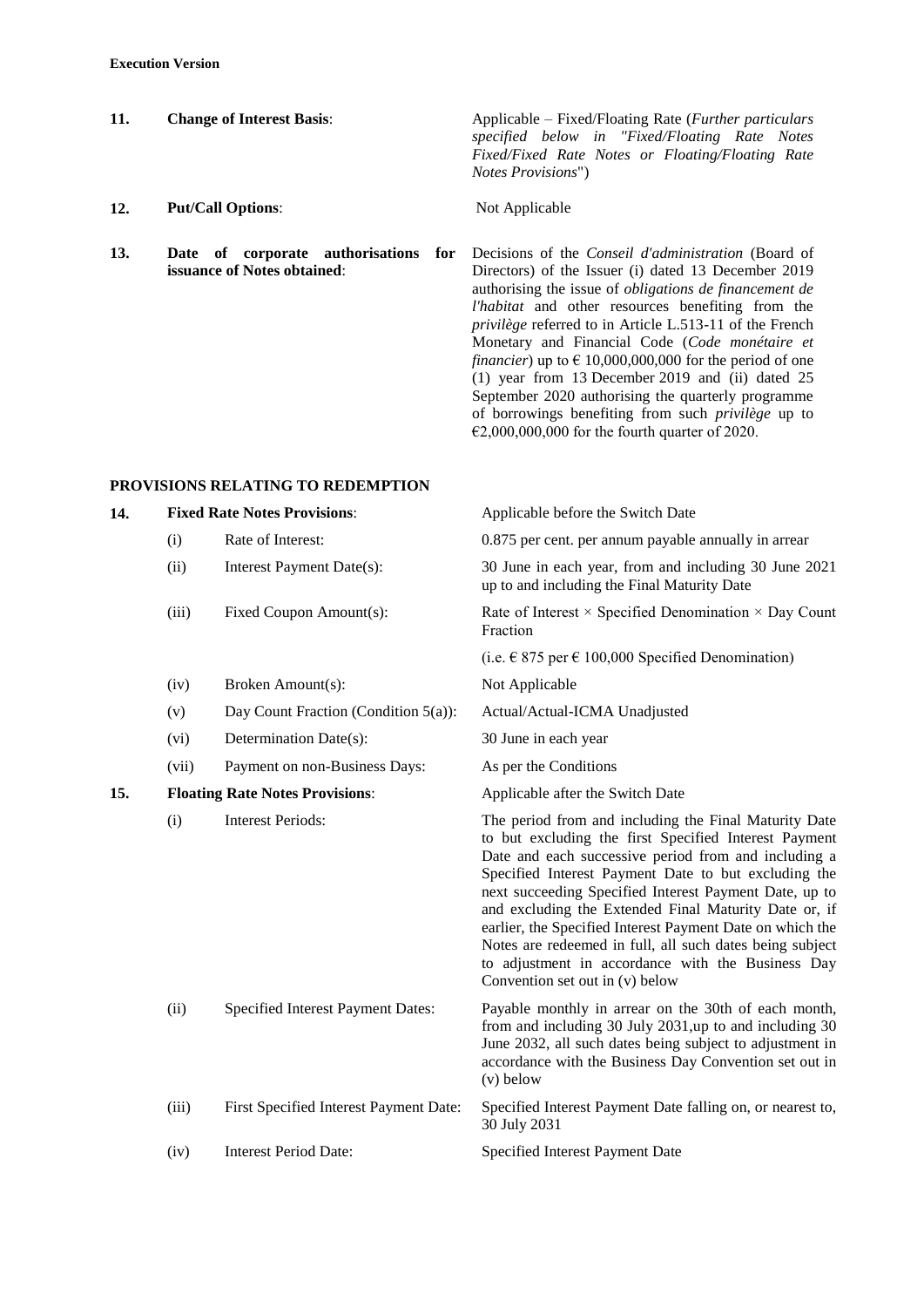|     | (v)                                          | <b>Business Day Convention:</b>                                                                                             | Modified Following Business Day Convention                                                                                                                        |
|-----|----------------------------------------------|-----------------------------------------------------------------------------------------------------------------------------|-------------------------------------------------------------------------------------------------------------------------------------------------------------------|
|     | (vi)                                         | Business Centre (Condition $5(a)$ ):                                                                                        | Not Applicable                                                                                                                                                    |
|     | (vii)                                        | Manner in which the Rate of Interest<br>is/are to be determined:                                                            | <b>Screen Rate Determination</b>                                                                                                                                  |
|     | (viii)                                       | Party responsible for calculating the<br>Rate of Interest and/or Interest<br>Amount (if not the Note Calculation<br>Agent): | Not Applicable                                                                                                                                                    |
|     | (ix)                                         | Screen Rate Determination (Condition<br>$5(c)(iii)(C))$ :                                                                   | Applicable                                                                                                                                                        |
|     |                                              | Relevant Rate:                                                                                                              | EURIBOR 1 month                                                                                                                                                   |
|     |                                              | <b>Interest Determination Dates:</b>                                                                                        | Two TARGET Business Days prior to the first day in<br>each Interest Period                                                                                        |
|     |                                              | Relevant Screen Page:<br>$\overline{\phantom{0}}$                                                                           | <b>Reuters EURIBOR01</b>                                                                                                                                          |
|     |                                              | Relevant Screen Page Time:<br>$\overline{\phantom{0}}$                                                                      | Not Applicable                                                                                                                                                    |
|     | (x)                                          | Determination<br><b>FBF</b><br>(Condition<br>$5(c)(iii)(B))$ :                                                              | Not Applicable                                                                                                                                                    |
|     | (xi)                                         | (Condition<br><b>ISDA</b><br>Determination<br>$5(c)(iii)(A))$ :                                                             | Not Applicable                                                                                                                                                    |
|     | (xii)                                        | Margin:                                                                                                                     | $+0.135$<br>per cent. per annum                                                                                                                                   |
|     | (xiii)                                       | Rate Multiplier:                                                                                                            | Not Applicable                                                                                                                                                    |
|     | (xiv)                                        | Minimum Rate of Interest:                                                                                                   | 0.00 per cent. per annum                                                                                                                                          |
|     | $\left( xy\right)$                           | Maximum Rate of Interest:                                                                                                   | Not Applicable                                                                                                                                                    |
|     | (xvi)                                        | Day Count Fraction (Condition $5(a)$ ):                                                                                     | Actual/360, Adjusted                                                                                                                                              |
| 16. |                                              | <b>Fixed/Floating Rate Notes Provisions:</b>                                                                                | Applicable                                                                                                                                                        |
|     | (i)                                          | <b>Issuer Change of Interest Basis:</b>                                                                                     | Not Applicable                                                                                                                                                    |
|     | (ii)                                         | Change<br>Automatic<br>of Interest<br>Basis:                                                                                | Applicable                                                                                                                                                        |
|     | (iii)                                        | Rate of Interest applicable to the<br>Interest Periods preceding the Switch<br>Date (excluded):                             | Determined in accordance with Condition 5(b), as<br>though the Note was a Fixed Rate Note with further<br>variables set out in item 14 of these Final Terms       |
|     | (iv)                                         | Rate of Interest applicable to the<br>Interest Periods following the Switch<br>Date (included):                             | Determined in accordance with Condition $5(c)$ , as<br>though the Note was a Floating Rate Note with further<br>variables set out in item 15 of these Final Terms |
|     | (v)                                          | <b>Switch Date:</b>                                                                                                         | The Interest Determination Date falling immediately<br>before the Final Maturity Date                                                                             |
|     | (vi)                                         | Minimum notice period required for<br>notice from the Issuer:                                                               | Not Applicable                                                                                                                                                    |
| 17. |                                              | <b>Zero Coupon Notes Provisions</b>                                                                                         | Not Applicable                                                                                                                                                    |
|     |                                              | PROVISIONS RELATING TO REDEMPTION                                                                                           |                                                                                                                                                                   |
| 18. | <b>Call Option:</b>                          |                                                                                                                             | Not Applicable                                                                                                                                                    |
| 19. | <b>Put Option:</b>                           |                                                                                                                             | Not Applicable                                                                                                                                                    |
| 20. | <b>Final Redemption Amount of each Note:</b> |                                                                                                                             | $€100,000$ per Specified Denomination                                                                                                                             |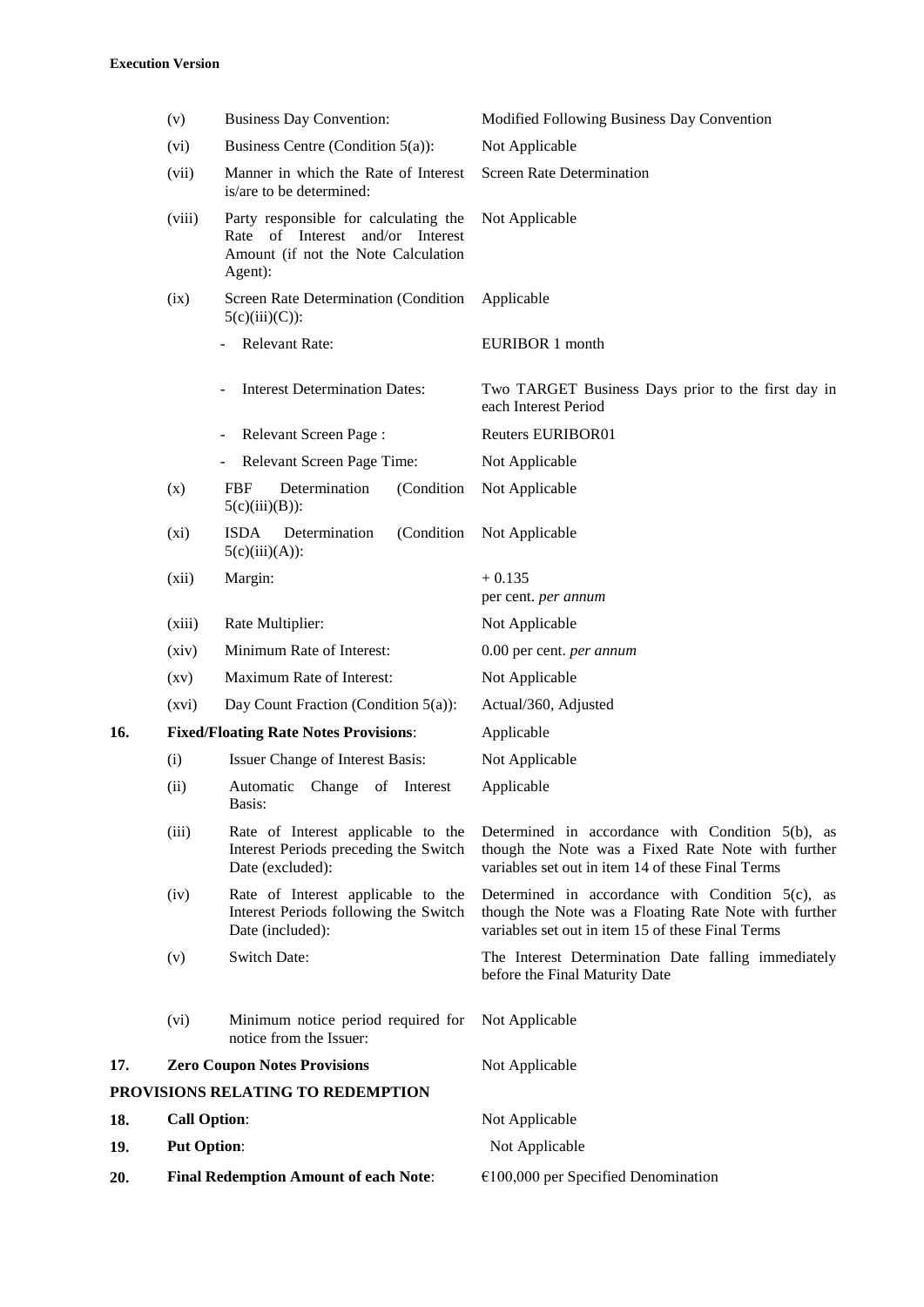| 21.                          |                                                                                                                                      | <b>Redemption by Instalment:</b>                                                                                    | Not Applicable                                                                       |
|------------------------------|--------------------------------------------------------------------------------------------------------------------------------------|---------------------------------------------------------------------------------------------------------------------|--------------------------------------------------------------------------------------|
| 22.                          | <b>Early Redemption Amount:</b>                                                                                                      |                                                                                                                     |                                                                                      |
|                              |                                                                                                                                      | Early Redemption Amount of each Note<br>payable on early redemption as set out in the<br>Terms and Conditions:      | $€100,000$ per Specified Denomination                                                |
| 23.                          |                                                                                                                                      | <b>Purchases (Condition 6(h)):</b>                                                                                  | The Notes purchased may be held and resold as set<br>out in the Terms and Conditions |
|                              |                                                                                                                                      | <b>GENERAL PROVISIONS APPLICABLE TO THE NOTES</b>                                                                   |                                                                                      |
| 24.                          | <b>Governing law:</b>                                                                                                                |                                                                                                                     | French law                                                                           |
| <b>Form of Notes:</b><br>25. |                                                                                                                                      |                                                                                                                     | <b>Dematerialised Notes</b>                                                          |
|                              | (i)                                                                                                                                  | Form of Dematerialised Notes:                                                                                       | Bearer form (au porteur)                                                             |
|                              | (ii)                                                                                                                                 | <b>Registration Agent:</b>                                                                                          | Not Applicable                                                                       |
|                              | (iii)                                                                                                                                | Temporary Global Certificate:                                                                                       | Not Applicable                                                                       |
| 26.                          |                                                                                                                                      | Financial Centre or other special provisions<br>relating to payment dates for the purposes of<br>Condition $7(g)$ : | Not Applicable                                                                       |
| 27.                          | Talons for future Coupons or Receipts to be<br>attached to Definitive Materialised Notes<br>(and dates on which such Talons mature): |                                                                                                                     | Not Applicable                                                                       |
| 28.                          | Masse (Condition 10):                                                                                                                |                                                                                                                     |                                                                                      |
|                              | (i)                                                                                                                                  | Representative:                                                                                                     | As per Condition 10                                                                  |
|                              | (ii)                                                                                                                                 | Alternative Representative:                                                                                         | As per Condition 10                                                                  |
|                              | (iii)                                                                                                                                | Remuneration of Representative:                                                                                     | As per Condition 10                                                                  |

## **RESPONSIBILITY**

I accept responsibility for the information contained in these Final Terms.

Signed on behalf of BPCE SFH:

By:

Jean-Philippe BERTHAUT, *Directeur Général Délégué* Duly authorised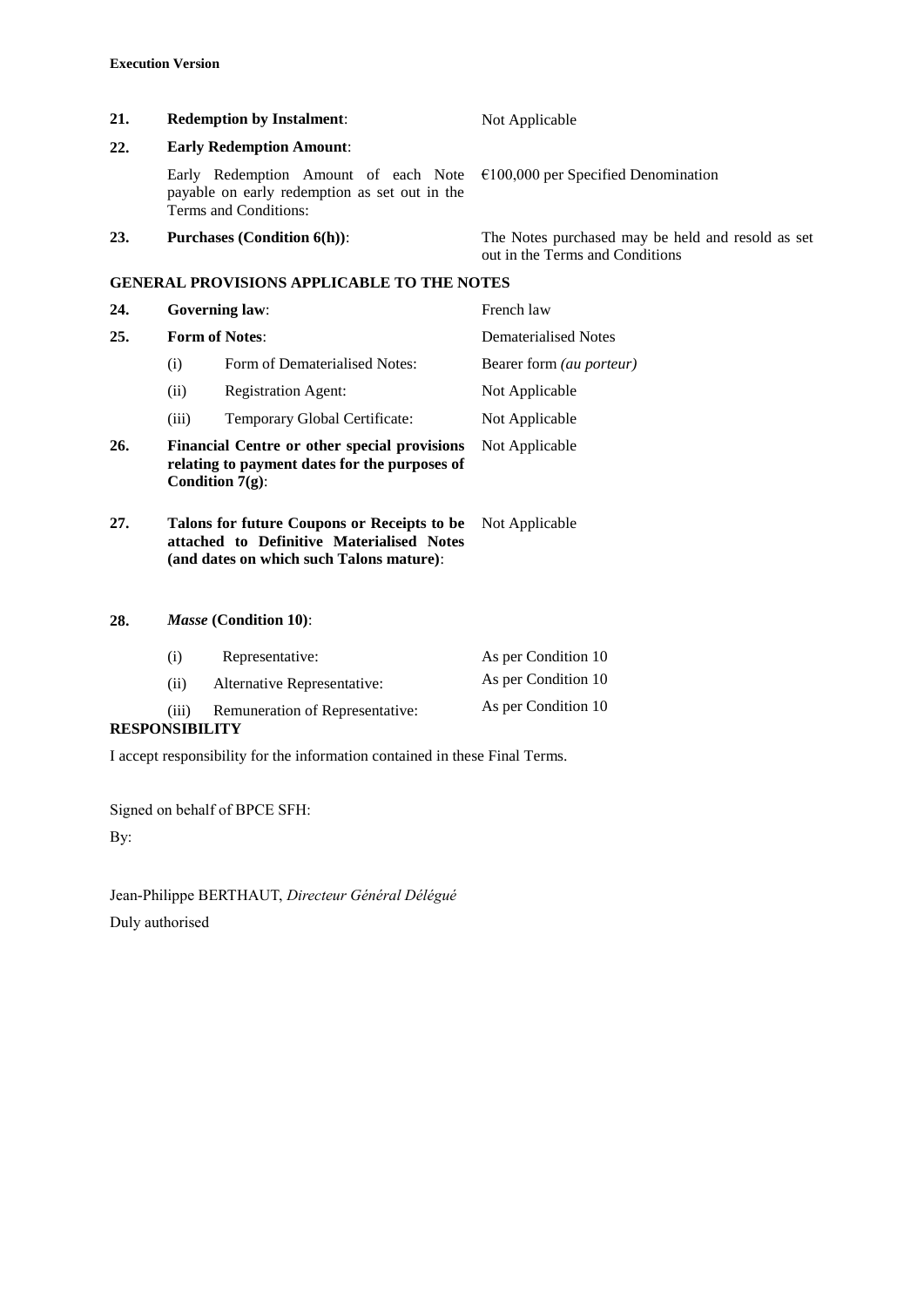#### **PART B - OTHER INFORMATION**

#### **1. LISTING AND ADMISSION TO TRADING**

| (i) | Listing: |
|-----|----------|
|-----|----------|

(b) Regulated Markets or equivalent markets on which, to the knowledge of the Issuer, securities of the same class of the Notes to be admitted to trading are already admitted to trading:

(iii) Estimate of total expenses related to admission to trading:

#### **2. RATINGS**

**Euronext Paris** 

(ii) (a) Admission to trading: Application has been made by the Issuer (or on its behalf) for the Notes to be admitted to trading on Euronext Paris with effect from the Issue Date

Not Applicable

 $€7,000$  (including the AMF fees)

Ratings: The Notes are expected to be rated:

AAA by S&P Global Markets Europe Limited; and

Aaa by Moody's Investors Service Ltd.

Each of the above agencies is established in the European Union and registered under Regulation (EC) 1060/2009 of the European Parliament and the Council of 16 September 2009 on credit rating agencies, as amended (the "**CRA Regulation**") and included in the list of registered credit rating agencies published on the website of the European Securities and Markets Authority (www.esma.europa.eu) in accordance with the CRA Regulation

#### **3. INTERESTS OF NATURAL AND LEGAL PERSONS INVOLVED IN THE ISSUE**

Save as discussed in sections "Subscription and Sale" and "Risk factors – Risks related to the Issuer - Certain conflicts of interest" of the Base Prospectus, so far as the Issuer is aware, no person involved in the offer of the Notes has an interest material to the issue.

#### **4. YIELD**

|              |           | Indication of yield:                                                                                                                | 0.1989 per cent. <i>per annum</i> |  |  |
|--------------|-----------|-------------------------------------------------------------------------------------------------------------------------------------|-----------------------------------|--|--|
| 5.           |           | <b>OPERATIONAL INFORMATION</b>                                                                                                      |                                   |  |  |
|              |           | <b>ISIN</b> Code:                                                                                                                   | FR0013186046                      |  |  |
| Common Code: |           |                                                                                                                                     | 143854825                         |  |  |
|              |           | Depositaries:                                                                                                                       |                                   |  |  |
|              | (a)       | Euroclear France to act as Central Yes<br>Depositary:                                                                               |                                   |  |  |
|              | (b)       | Common Depositary for Euroclear<br>Bank and Clearstream Banking, S.A.:                                                              | - No                              |  |  |
|              |           | Any clearing system other than Euroclear<br>Bank S.A./N.V. and Clearstream Banking,<br>S.A. and the relevant identification number: | Not Applicable                    |  |  |
|              | Delivery: |                                                                                                                                     | Delivery against payment          |  |  |
|              |           |                                                                                                                                     |                                   |  |  |